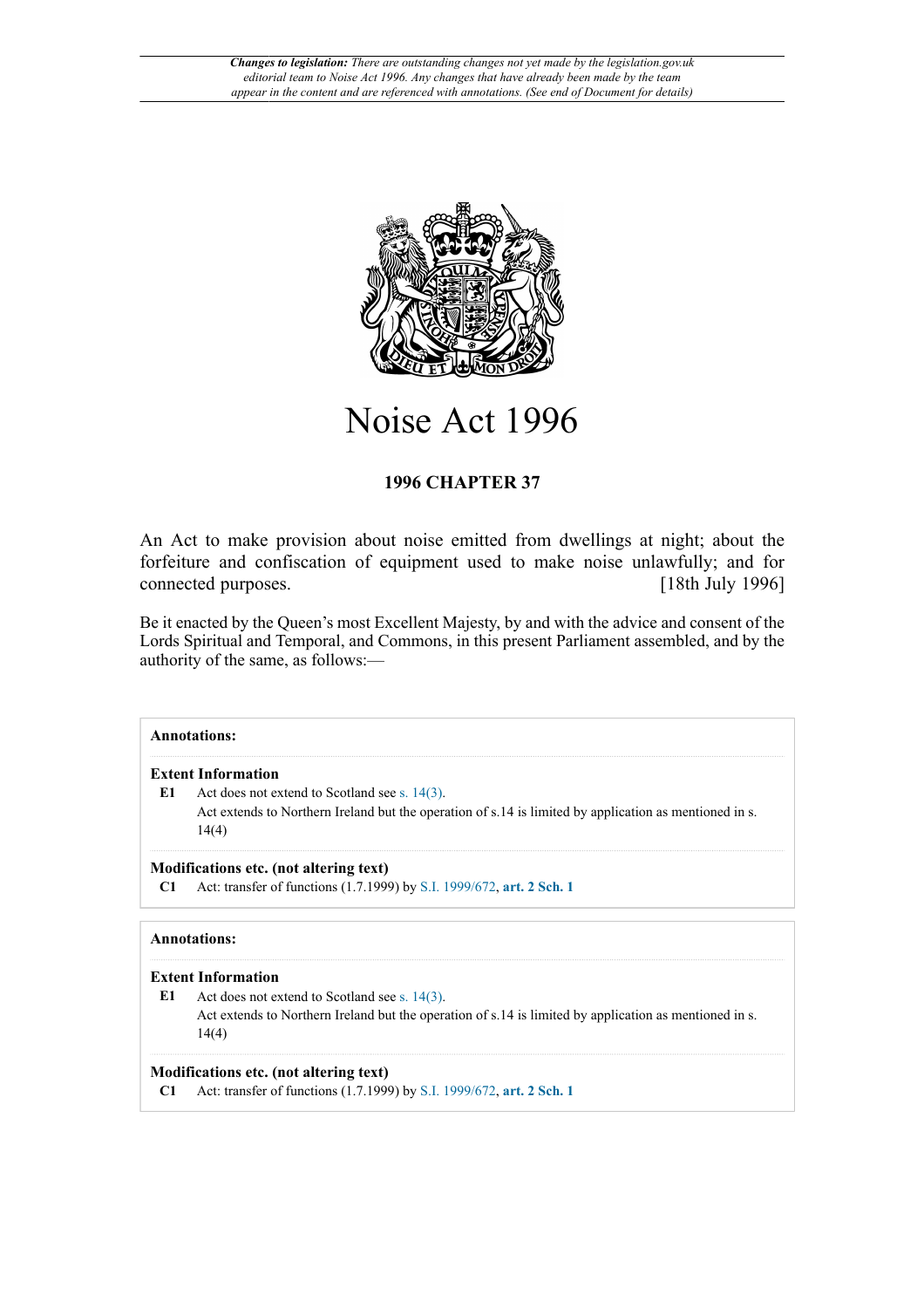*Summary procedure for dealing with noise at night*

# **1 Adoption of these provisions by local authorities.**

- (1) Sections 2 to 9 only apply to the area of a local authority if the authority have so resolved or an order made by the Secretary of State so provides.
- (2) If a local authority resolve to apply those sections to their area—
	- (a) those sections are to have effect there on and after a date specified in the resolution ("the commencement date"), which must be at least three months after the passing of the resolution, and
	- (b) the local authority must cause a notice to be published, in two consecutive weeks ending at least two months before the commencement date, in a local newspaper circulating in their area.
- (3) A notice published under subsection (2)(b) must—
	- (a) state that the resolution has been passed,
	- (b) give the commencement date, and
	- (c) set out the general effect of those sections.
- (4) An order under this section must not provide for those sections to have effect before the end of the period of three months beginning with the making of the order.

#### **Annotations:**

#### **Extent Information**

**E2** In its application to Northern Ireland, this section has effect subject to the modifications set out in s. 14; see 14(4)

#### **Commencement Information**

**I1** [S. 1](http://www.legislation.gov.uk/id/ukpga/1996/37/section/1) wholly in force at 1.9.1997; [s. 1](http://www.legislation.gov.uk/id/ukpga/1996/37/section/1) not in force at Royal Assent see [s. 14\(2\)](http://www.legislation.gov.uk/id/ukpga/1996/37/section/14/2); [s. 1](http://www.legislation.gov.uk/id/ukpga/1996/37/section/1) in force at 23.7.1997 for England and Wales by [S.I. 1997/1695](http://www.legislation.gov.uk/id/uksi/1997/1695), **[art. 2](http://www.legislation.gov.uk/id/uksi/1997/1695/article/2)** and 1.9.1997 for Northern Ireland by [S.R. 1997/366,](http://www.legislation.gov.uk/id/nisr/1997/366) **[art. 2](http://www.legislation.gov.uk/id/nisr/1997/366/article/2)**

# **2 Investigation of complaints of noise from a dwelling at night.**

- (1) A local authority must, if they receive a complaint of the kind mentioned in subsection (2), secure that an officer of the authority takes reasonable steps to investigate the complaint.
- (2) The kind of complaint referred to is one made by any individual present in a dwelling during night hours (referred to in this Act as "the complainant's dwelling") that excessive noise is being emitted from another dwelling (referred to in this group of sections as "the offending dwelling").
- (3) A complaint under subsection (2) may be made by any means.
- (4) If an officer of the authority is satisfied, in consequence of an investigation under subsection (1), that—
	- (a) noise is being emitted from the offending dwelling during night hours, and
	- (b) the noise, if it were measured from within the complainant's dwelling, would or might exceed the permitted level,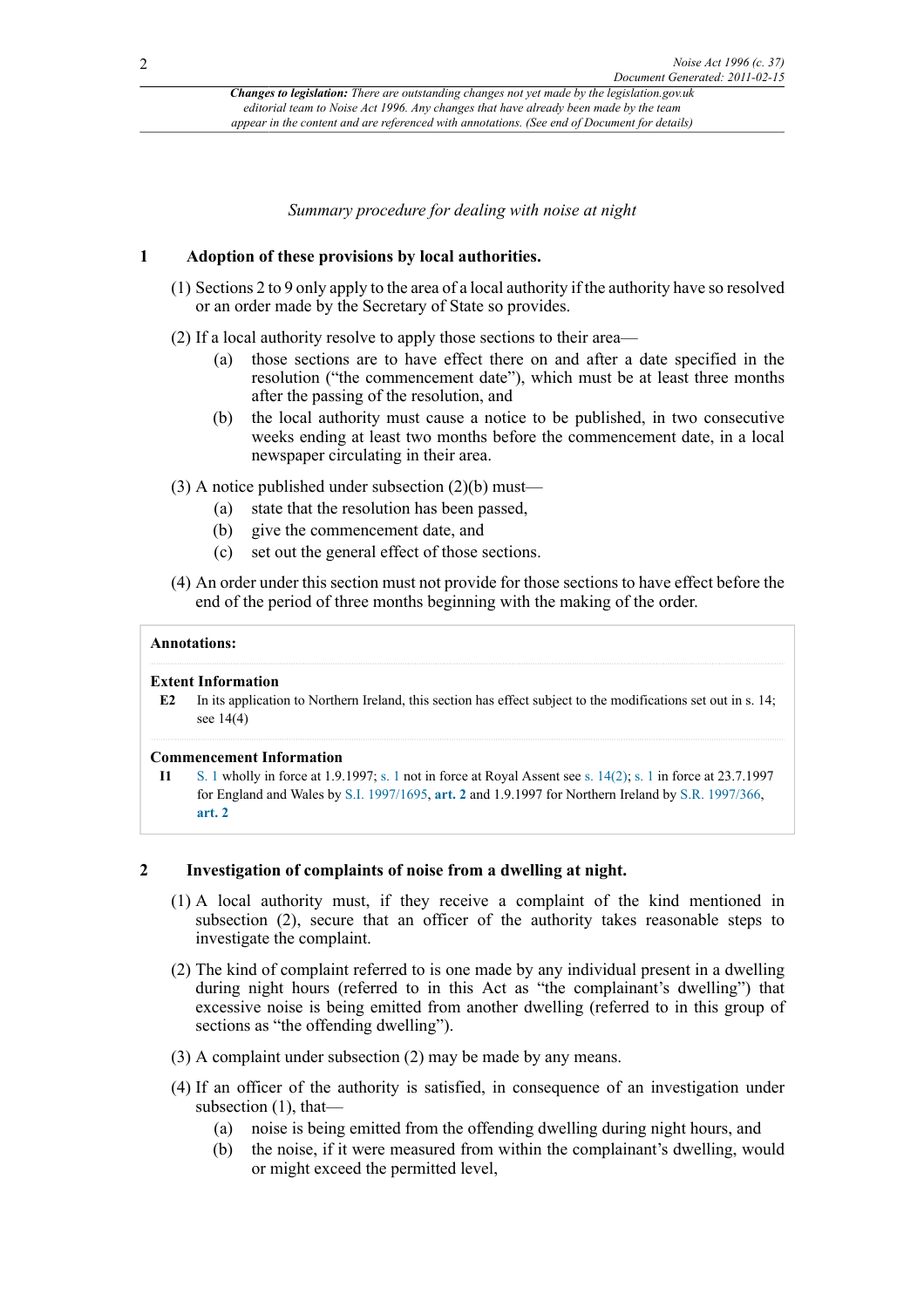he may serve a notice about the noise under section 3.

- (5) For the purposes of subsection (4), it is for the officer of the authority dealing with the particular case—
	- (a) to decide whether any noise, if it were measured from within the complainant's dwelling, would or might exceed the permitted level, and
	- (b) for the purposes of that decision, to decide whether to assess the noise from within or outside the complainant's dwelling and whether or not to use any device for measuring the noise.
- (6) In this group of sections, "night hours" means the period beginning with 11 p.m. and ending with the following 7 a.m.
- (7) Where a local authority receive a complaint under subsection (2) and the offending dwelling is within the area of another local authority, the first local authority may act under this group of sections as if the offending dwelling were within their area, and accordingly may so act whether or not this group of sections applies to the area of the other local authority.
- (8) In this section and sections 3 to 9, "this group of sections" means this and those sections.

#### **Annotations:**

#### **Extent Information**

**E3** In its application to Northern Ireland, this section has effect subject to the modifications set out in s. 14; see 14(4)

#### **Commencement Information**

**I2** [S. 2](http://www.legislation.gov.uk/id/ukpga/1996/37/section/2) wholly in force at 1.9.1997; [s. 2](http://www.legislation.gov.uk/id/ukpga/1996/37/section/2) not in force at Royal Assent see [s. 14\(2\)](http://www.legislation.gov.uk/id/ukpga/1996/37/section/14/2); [s. 2](http://www.legislation.gov.uk/id/ukpga/1996/37/section/2) in force at 23.7.1997 for England and Wales by [S.I. 1997/1695](http://www.legislation.gov.uk/id/uksi/1997/1695), **[art. 2](http://www.legislation.gov.uk/id/uksi/1997/1695/article/2)** and 1.9.1997 for Northern Ireland by [S.R. 1997/366,](http://www.legislation.gov.uk/id/nisr/1997/366) **[art. 2](http://www.legislation.gov.uk/id/nisr/1997/366/article/2)**

# **3 Warning notices.**

- (1) A notice under this section (referred to in this Act as "a warning notice") must—
	- (a) state that an officer of the authority considers—
		- (i) that noise is being emitted from the offending dwelling during night hours, and
		- (ii) that the noise exceeds, or may exceed, the permitted level, as measured from within the complainant's dwelling, and
	- (b) give warning that any person who is responsible for noise which is emitted from the dwelling, in the period specified in the notice, and exceeds the permitted level, as measured from within the complainant's dwelling, may be guilty of an offence.
- (2) The period specified in a warning notice must be a period—
	- (a) beginning not earlier than ten minutes after the time when the notice is served, and
	- (b) ending with the following 7 a.m.
- (3) A warning notice must be served—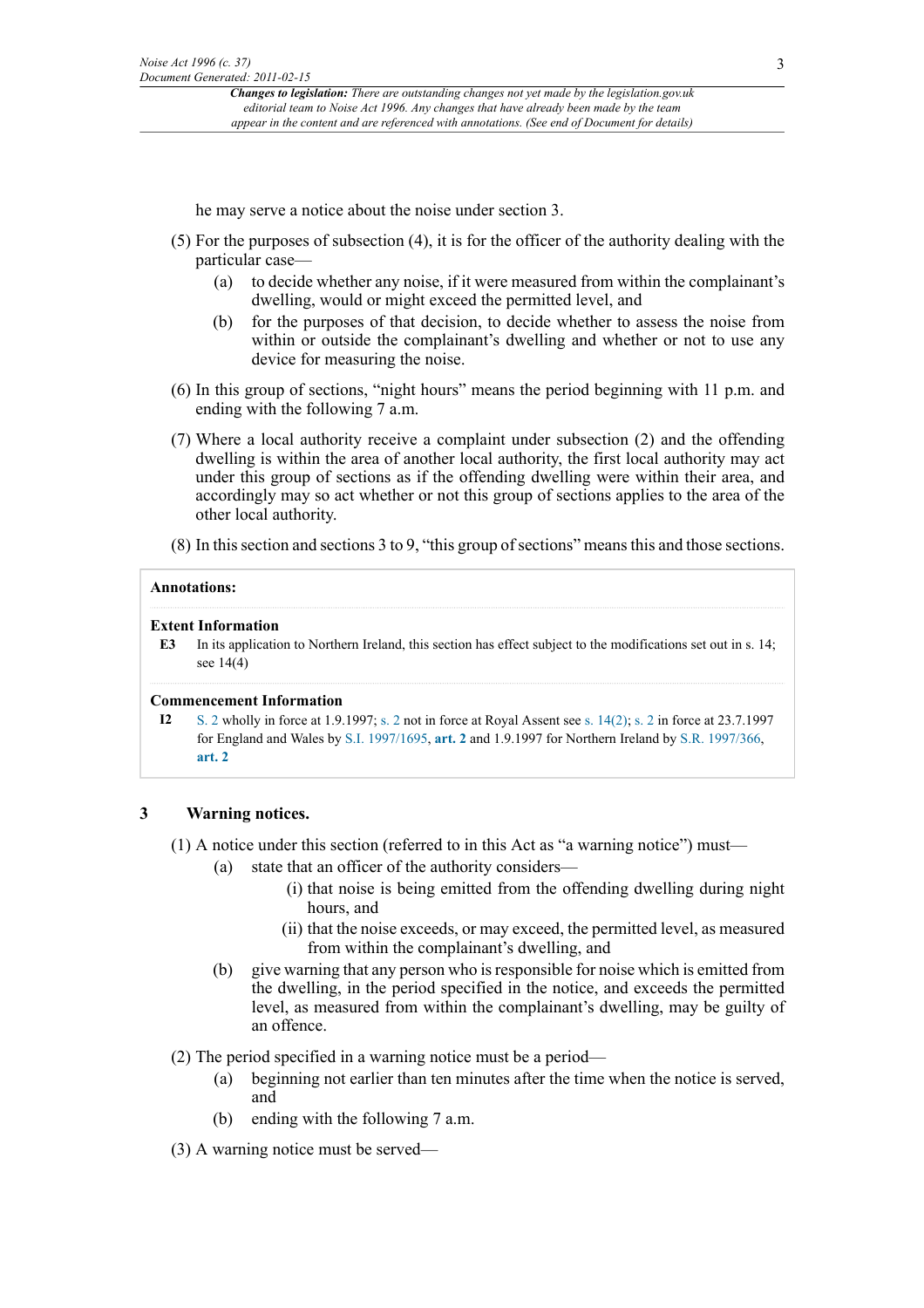- (a) by delivering it to any person present at or near the offending dwelling and appearing to the officer of the authority to be responsible for the noise, or
- (b) if it is not reasonably practicable to identify any person present at or near the dwelling as being a person responsible for the noise on whom the notice may reasonably be served, by leaving it at the offending dwelling.
- (4) A warning notice must state the time at which it is served.
- (5) For the purposes of this group of sections, a person is responsible for noise emitted from a dwelling if he is a person to whose act, default or sufferance the emission of the noise is wholly or partly attributable.

#### **Annotations:**

# **Extent Information**

**E4** In its application to Northern Ireland, this section has effect subject to the modifications set out in s. 14; see 14(4)

#### **Commencement Information**

**I3** [S. 3](http://www.legislation.gov.uk/id/ukpga/1996/37/section/3) wholly in force at 1.9.1997; [s. 3](http://www.legislation.gov.uk/id/ukpga/1996/37/section/3) not in force at Royal Assent see [s. 14\(2\)](http://www.legislation.gov.uk/id/ukpga/1996/37/section/14/2); [s. 3](http://www.legislation.gov.uk/id/ukpga/1996/37/section/3) in force at 23.7.1997 for England and Wales by [S.I. 1997/1695](http://www.legislation.gov.uk/id/uksi/1997/1695), **[art. 2](http://www.legislation.gov.uk/id/uksi/1997/1695/article/2)** and 1.9.1997 for Northern Ireland by [S.R. 1997/366,](http://www.legislation.gov.uk/id/nisr/1997/366) **[art. 2](http://www.legislation.gov.uk/id/nisr/1997/366/article/2)**

# **4 Offence where noise exceeds permitted level after service of notice.**

- (1) If a warning notice has been served in respect of noise emitted from a dwelling, any person who is responsible for noise which—
	- (a) is emitted from the dwelling in the period specified in the notice, and
	- (b) exceeds the permitted level, as measured from within the complainant's dwelling,

is guilty of an offence.

- (2) It is a defence for a person charged with an offence under this section to show that there was a reasonable excuse for the act, default or sufferance in question.
- (3) A person guilty of an offence under this section is liable on summary conviction to a fine not exceeding level 3 on the standard scale.

# **Annotations:**

#### **Commencement Information**

**I4** [S. 4](http://www.legislation.gov.uk/id/ukpga/1996/37/section/4) wholly in force at 1.9.1997; [s. 4](http://www.legislation.gov.uk/id/ukpga/1996/37/section/4) not in force at Royal Assent see [s. 14\(2\)](http://www.legislation.gov.uk/id/ukpga/1996/37/section/14/2); [s. 4](http://www.legislation.gov.uk/id/ukpga/1996/37/section/4) in force at 23.7.1997 for England and Wales by [S.I. 1997/1695](http://www.legislation.gov.uk/id/uksi/1997/1695), **[art. 2](http://www.legislation.gov.uk/id/uksi/1997/1695/article/2)** and 1.9.1997 for Northern Ireland by [S.R. 1997/366,](http://www.legislation.gov.uk/id/nisr/1997/366) **[art. 2](http://www.legislation.gov.uk/id/nisr/1997/366/article/2)**

# **5 Permitted level of noise.**

(1) For the purposes of this group of sections, the Secretary of State may by directions in writing determine the maximum level of noise (referred to in this group of sections as "the permitted level") which may be emitted during night hours from any dwelling.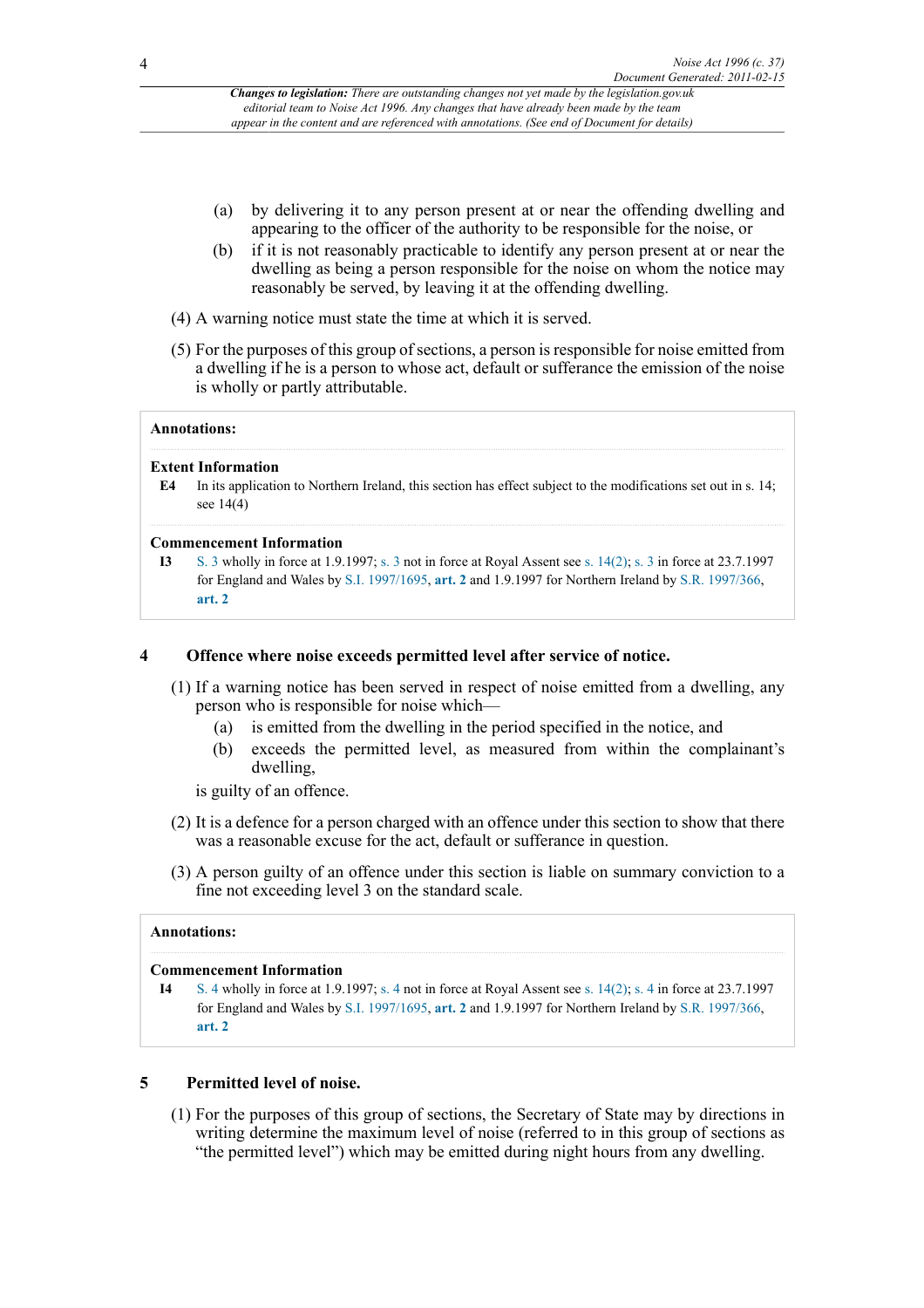- (2) The permitted level is to be a level applicable to noise as measured from within any other dwelling in the vicinity by an approved device used in accordance with any conditions subject to which the approval was given.
- (3) Different permitted levels may be determined for different circumstances, and the permitted level may be determined partly by reference to other levels of noise.
- (4) The Secretary of State may from time to time vary his directions under this section by further directions in writing.

#### **Annotations:**

#### **Extent Information**

**E5** In its application to Northern Ireland, this section has effect subject to the modifications set out in s. 14; see 14(4)

#### **Commencement Information**

**I5** [S. 5](http://www.legislation.gov.uk/id/ukpga/1996/37/section/5) wholly in force at 1.9.1997; [s. 5](http://www.legislation.gov.uk/id/ukpga/1996/37/section/5) not in force at Royal Assent see [s. 14\(2\)](http://www.legislation.gov.uk/id/ukpga/1996/37/section/14/2); [s. 5](http://www.legislation.gov.uk/id/ukpga/1996/37/section/5) in force at 23.7.1997 for England and Wales by [S.I. 1997/1695](http://www.legislation.gov.uk/id/uksi/1997/1695), **[art. 2](http://www.legislation.gov.uk/id/uksi/1997/1695/article/2)** and 1.9.1997 for Northern Ireland by [S.R. 1997/366,](http://www.legislation.gov.uk/id/nisr/1997/366) **[art. 2](http://www.legislation.gov.uk/id/nisr/1997/366/article/2)**

# **6 Approval of measuring devices.**

- (1) For the purposes of this group of sections, the Secretary of State may approve in writing any type of device used for the measurement of noise; and references in this group of sections to approved devices are to devices of a type so approved.
- (2) Any such approval may be given subject to conditions as to the purposes for which, and the manner and other circumstances in which, devices of the type concerned are to be used.
- (3) In proceedings for an offence under section 4, a measurement of noise made by a device is not admissible as evidence of the level of noise unless it is an approved device and any conditions subject to which the approval was given are satisfied.

#### **Annotations:**

# **Extent Information**

**E6** In its application to Northern Ireland, this section has effect subject to the modifications set out in s. 14; see 14(4)

#### **Commencement Information**

**I6** [S. 6](http://www.legislation.gov.uk/id/ukpga/1996/37/section/6) wholly in force at 1.9.1997; [s. 6](http://www.legislation.gov.uk/id/ukpga/1996/37/section/6) not in force at Royal Assent see [s. 14\(2\)](http://www.legislation.gov.uk/id/ukpga/1996/37/section/14/2); [s. 6](http://www.legislation.gov.uk/id/ukpga/1996/37/section/6) in force at 23.7.1997 for England and Wales by [S.I. 1997/1695](http://www.legislation.gov.uk/id/uksi/1997/1695), **[art. 2](http://www.legislation.gov.uk/id/uksi/1997/1695/article/2)** and 1.9.1997 for Northern Ireland by [S.R. 1997/366,](http://www.legislation.gov.uk/id/nisr/1997/366) **[art. 2](http://www.legislation.gov.uk/id/nisr/1997/366/article/2)**

# **7 Evidence.**

- (1) In proceedings for an offence under section 4, evidence—
	- (a) of a measurement of noise made by a device, or of the circumstances in which it was made, or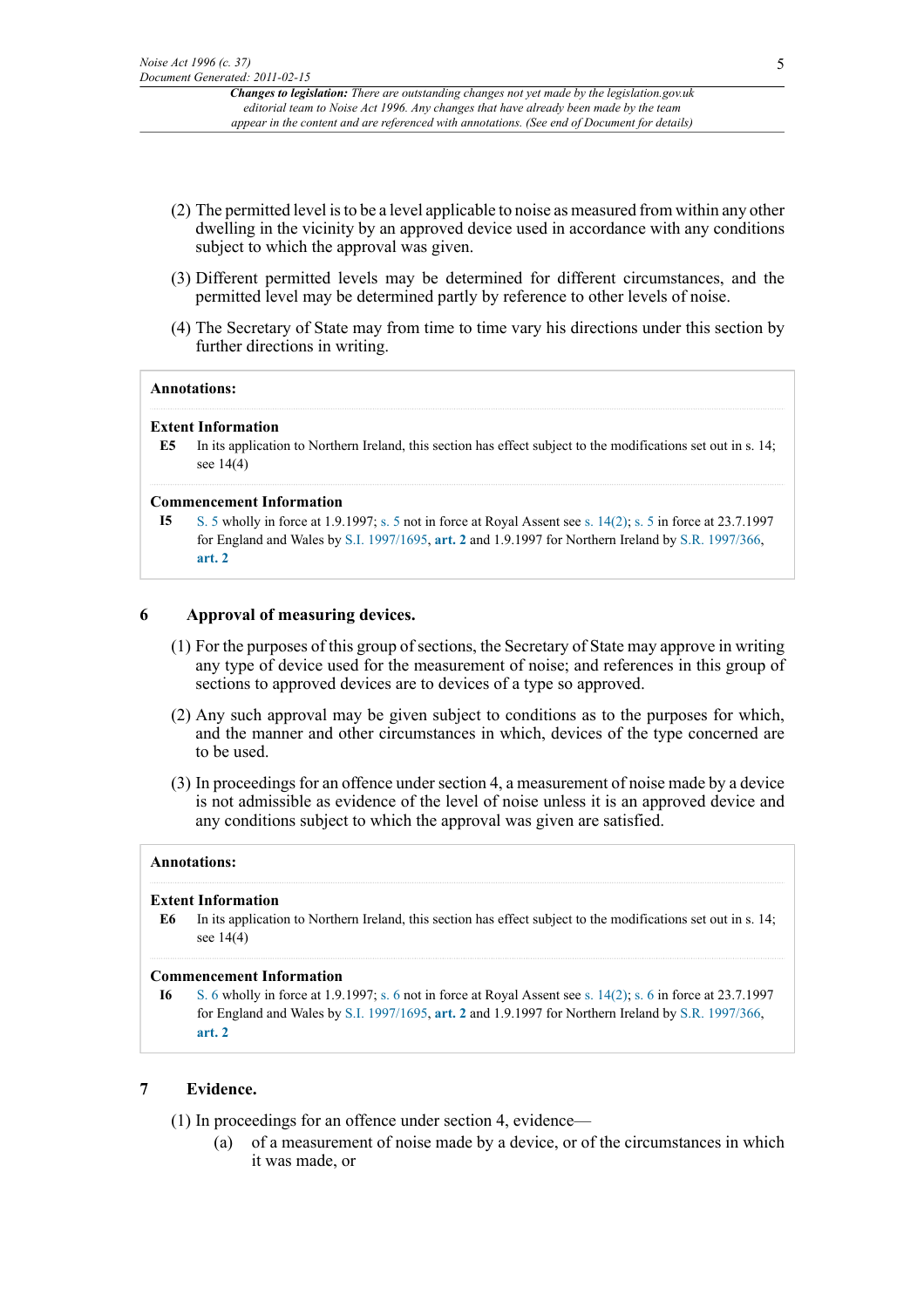(b) that a device was of a type approved for the purposes of section 6, or that any conditions subject to which the approval was given were satisfied,

may be given by the production of a document mentioned in subsection (2).

- (2) The document referred to is one which is signed by an officer of the local authority and which (as the case may be)—
	- (a) gives particulars of the measurement or of the circumstances in which it was made, or
	- (b) states that the device was of such a type or that, to the best of the knowledge and belief of the person making the statement, all such conditions were satisfied;

and if the document contains evidence of a measurement of noise it may consist partly of a record of the measurement produced automatically by a device.

- (3) In proceedings for an offence under section 4, evidence that noise, or noise of any kind, measured by a device at any time was noise emitted from a dwelling may be given by the production of a document—
	- (a) signed by an officer of the local authority, and
	- (b) stating that he had identified that dwelling as the source at that time of the noise or, as the case may be, the noise of that kind.
- (4) For the purposes of this section, a document purporting to be signed as mentioned in subsection (2) or (3)(a) is to be treated as being so signed unless the contrary is proved.
- (5) This section does not make a document admissible as evidence in proceedings for an offence unless a copy of it has, not less than seven days before the hearing or trial, been served on the person charged with the offence.
- (6) This section does not make a document admissible as evidence of anything other than the matters shown on a record produced automatically by a device if, not less than three days before the hearing or trial or within such further time as the court may in special circumstances allow, the person charged with the offence serves a notice on the prosecutor requiring attendance at the hearing or trial of the person who signed the document.

# **Annotations:**

# **Extent Information**

**E7** In its application to Northern Ireland, this section has effect subject to the modifications set out in s. 14; see 14(4)

#### **Commencement Information**

**I7** [S. 7](http://www.legislation.gov.uk/id/ukpga/1996/37/section/7) wholly in force at 1.9.1997; [s. 7](http://www.legislation.gov.uk/id/ukpga/1996/37/section/7) not in force at Royal Assent see [s. 14\(2\)](http://www.legislation.gov.uk/id/ukpga/1996/37/section/14/2); [s. 7](http://www.legislation.gov.uk/id/ukpga/1996/37/section/7) in force at 23.7.1997 for England and Wales by [S.I. 1997/1695](http://www.legislation.gov.uk/id/uksi/1997/1695), **[art. 2](http://www.legislation.gov.uk/id/uksi/1997/1695/article/2)** and 1.9.1997 for Northern Ireland by [S.R. 1997/366,](http://www.legislation.gov.uk/id/nisr/1997/366) **[art. 2](http://www.legislation.gov.uk/id/nisr/1997/366/article/2)**

# **8 Fixed penalty notices.**

(1) Where an officer of a local authority who is authorised for the purposes of this section has reason to believe that a person is committing or has just committed an offence under section 4, he may give that person a notice (referred to in this Act as a "fixed penalty notice") offering him the opportunity of discharging any liability to conviction for that offence by payment of a fixed penalty.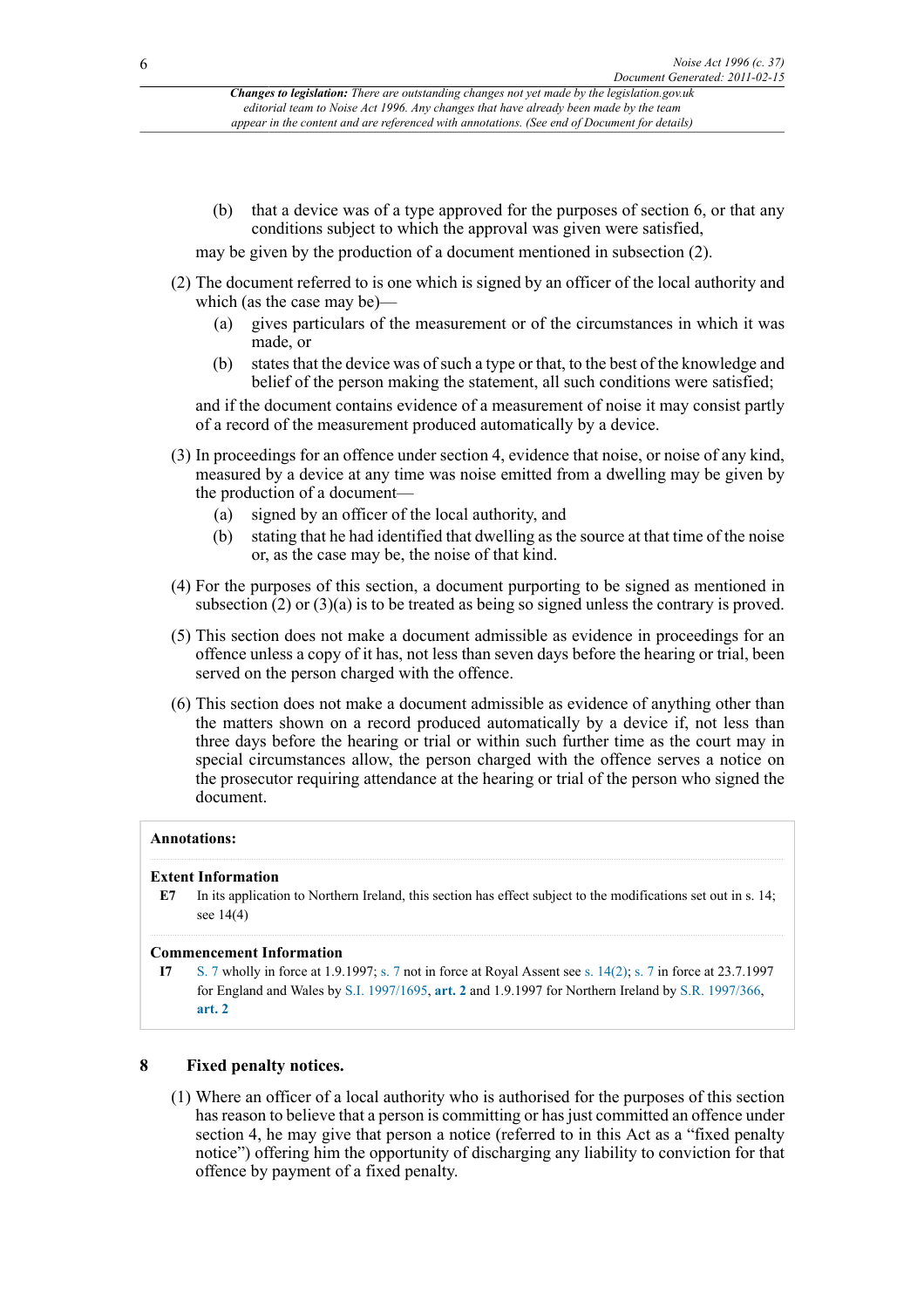- (2) A fixed penalty notice may be given to a person—
	- (a) by delivering the notice to him, or
	- (b) if it is not reasonably practicable to deliver it to him, by leaving the notice, addressed to him, at the offending dwelling.
- (3) Where a person is given a fixed penalty notice in respect of such an offence—
	- (a) proceedings for that offence must not be instituted before the end of the period of fourteen days following the date of the notice, and
	- (b) he cannot be convicted of that offence if he pays the fixed penalty before the end of that period.
- (4) A fixed penalty notice must give such particulars of the circumstances alleged to constitute the offence as are necessary for giving reasonable information of the offence.
- (5) A fixed penalty notice must state—
	- (a) the period during which, because of subsection  $(3)(a)$ , proceedings will not be taken for the offence,
	- (b) the amount of the fixed penalty, and
	- (c) the person to whom and the address at which the fixed penalty may be paid.
- (6) Payment of the fixed penalty may (among other methods) be made by pre-paying and posting to that person at that address a letter containing the amount of the penalty (in cash or otherwise).
- (7) Where a letter containing the amount of the penalty is sent in accordance with subsection (6), payment is to be regarded as having been made at the time at which that letter would be delivered in the ordinary course of post.
- (8) The fixed penalty payable under this section is £100.

# **Annotations:**

# **Extent Information**

**E8** In its application to Northern Ireland, this section has effect subject to the modifications set out in s. 14; see 14(4)

# **Commencement Information**

**I8** [S. 8](http://www.legislation.gov.uk/id/ukpga/1996/37/section/8) wholly in force at 1.9.1997; [s. 8](http://www.legislation.gov.uk/id/ukpga/1996/37/section/8) not in force at Royal Assent see [s. 14\(2\)](http://www.legislation.gov.uk/id/ukpga/1996/37/section/14/2); [s. 8](http://www.legislation.gov.uk/id/ukpga/1996/37/section/8) in force at 23.7.1997 for England and Wales by [S.I. 1997/1695](http://www.legislation.gov.uk/id/uksi/1997/1695), **[art. 2](http://www.legislation.gov.uk/id/uksi/1997/1695/article/2)** and 1.9.1997 for Northern Ireland by [S.R. 1997/366,](http://www.legislation.gov.uk/id/nisr/1997/366) **[art. 2](http://www.legislation.gov.uk/id/nisr/1997/366/article/2)**

# **9 Section 8: supplementary.**

- (1) If a form for a fixed penalty notice is specified in an order made by the Secretary of State, a fixed penalty notice must be in that form.
- (2) If a fixed penalty notice is given to a person in respect of noise emitted from a dwelling in any period specified in a warning notice—
	- (a) no further fixed penalty notice may be given to that person in respect of noise emitted from the dwelling during that period, but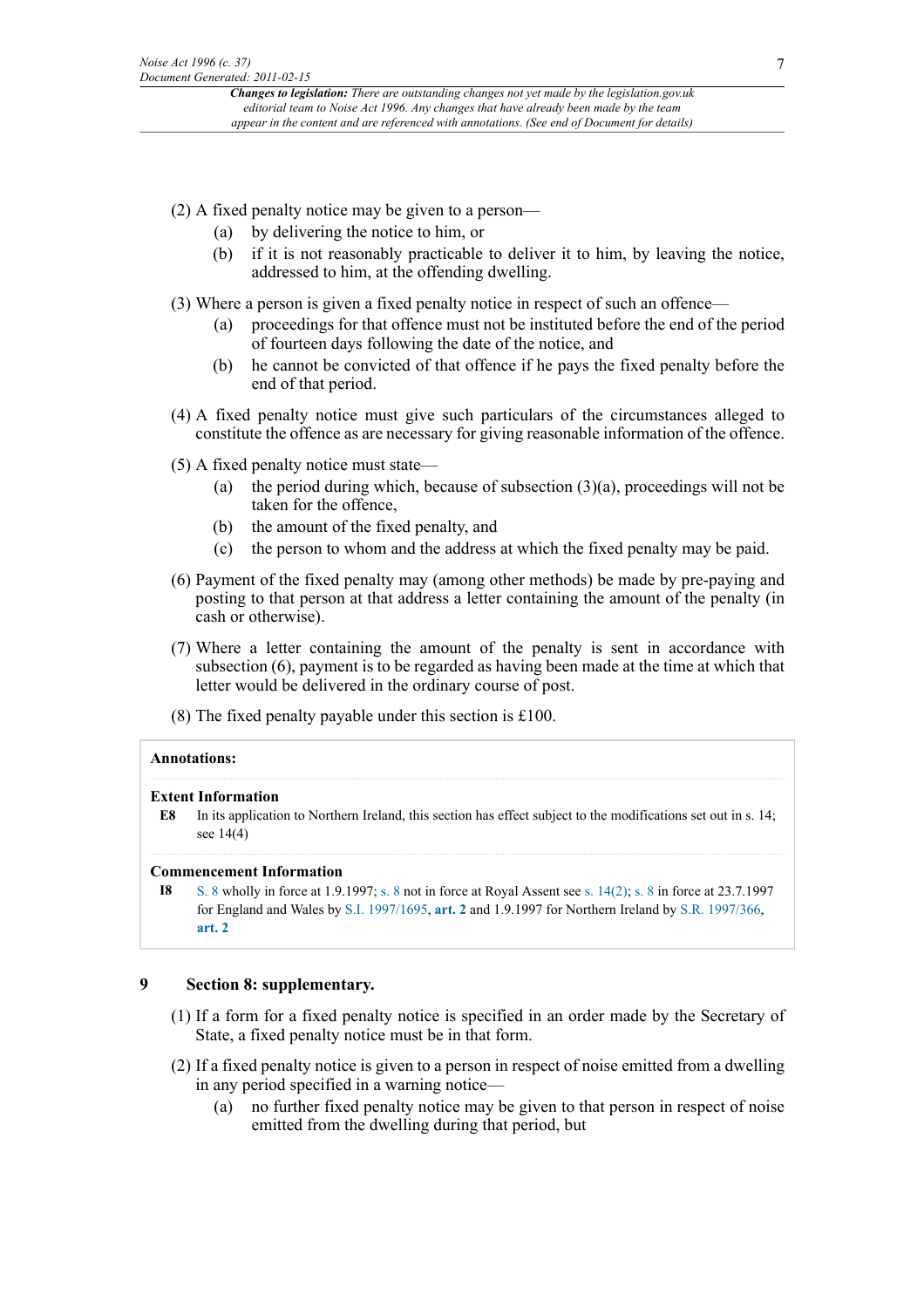- (b) that person may be convicted of a further offence under section 4 in respect of noise emitted from the dwelling after the fixed penalty notice is given and before the end of that period.
- (3) The Secretary of State may from time to time by order amend section 8(8) so as to change the amount of the fixed penalty payable under that section.
- (4) Sums received by a local authority under section 8 must be paid to the Secretary of State.
- (5) In proceedings for an offence under section 4, evidence that payment of a fixed penalty was or was not made before the end of any period may be given by the production of a certificate which—
	- (a) purports to be signed by or on behalf of the person having responsibility for the financial affairs of the local authority, and
	- (b) states that payment of a fixed penalty was made on any date or, as the case may be, was not received before the end of that period.

# **Annotations:**

#### **Extent Information**

**E9** In its application to Northern Ireland, this section has effect subject to the modifications set out in s. 14; see 14(4)

#### **Commencement Information**

**I9** [S. 9](http://www.legislation.gov.uk/id/ukpga/1996/37/section/9) wholly in force at 1.9.1997; [s. 9](http://www.legislation.gov.uk/id/ukpga/1996/37/section/9) not in force at Royal Assent see [s. 14\(2\)](http://www.legislation.gov.uk/id/ukpga/1996/37/section/14/2); [s. 9](http://www.legislation.gov.uk/id/ukpga/1996/37/section/9) in force at 23.7.1997 for England and Wales by [S.I. 1997/1695](http://www.legislation.gov.uk/id/uksi/1997/1695), **[art. 2](http://www.legislation.gov.uk/id/uksi/1997/1695/article/2)** and 1.9.1997 for Northern Ireland by [S.R. 1997/366,](http://www.legislation.gov.uk/id/nisr/1997/366) **[art. 2](http://www.legislation.gov.uk/id/nisr/1997/366/article/2)**

*Seizure, etc. of equipment used to make noise unlawfully*

# **10 Powers of entry and seizure etc.**

- (1) The power conferred by subsection (2) may be exercised where an officer of a local authority has reason to believe that—
	- (a) a warning notice has been served in respect of noise emitted from a dwelling, and
	- (b) at any time in the period specified in the notice, noise emitted from the dwelling has exceeded the permitted level, as measured from within the complainant's dwelling.
- (2) An officer of the local authority, or a person authorised by the authority for the purpose, may enter the dwelling from which the noise in question is being or has been emitted and may seize and remove any equipment which it appears to him is being or has been used in the emission of the noise.
- (3) A person exercising the power conferred by subsection (2) must produce his authority, if he is required to do so.
- (4) If it is shown to a justice of the peace on sworn information in writing that—
	- (a) a warning notice has been served in respect of noise emitted from a dwelling,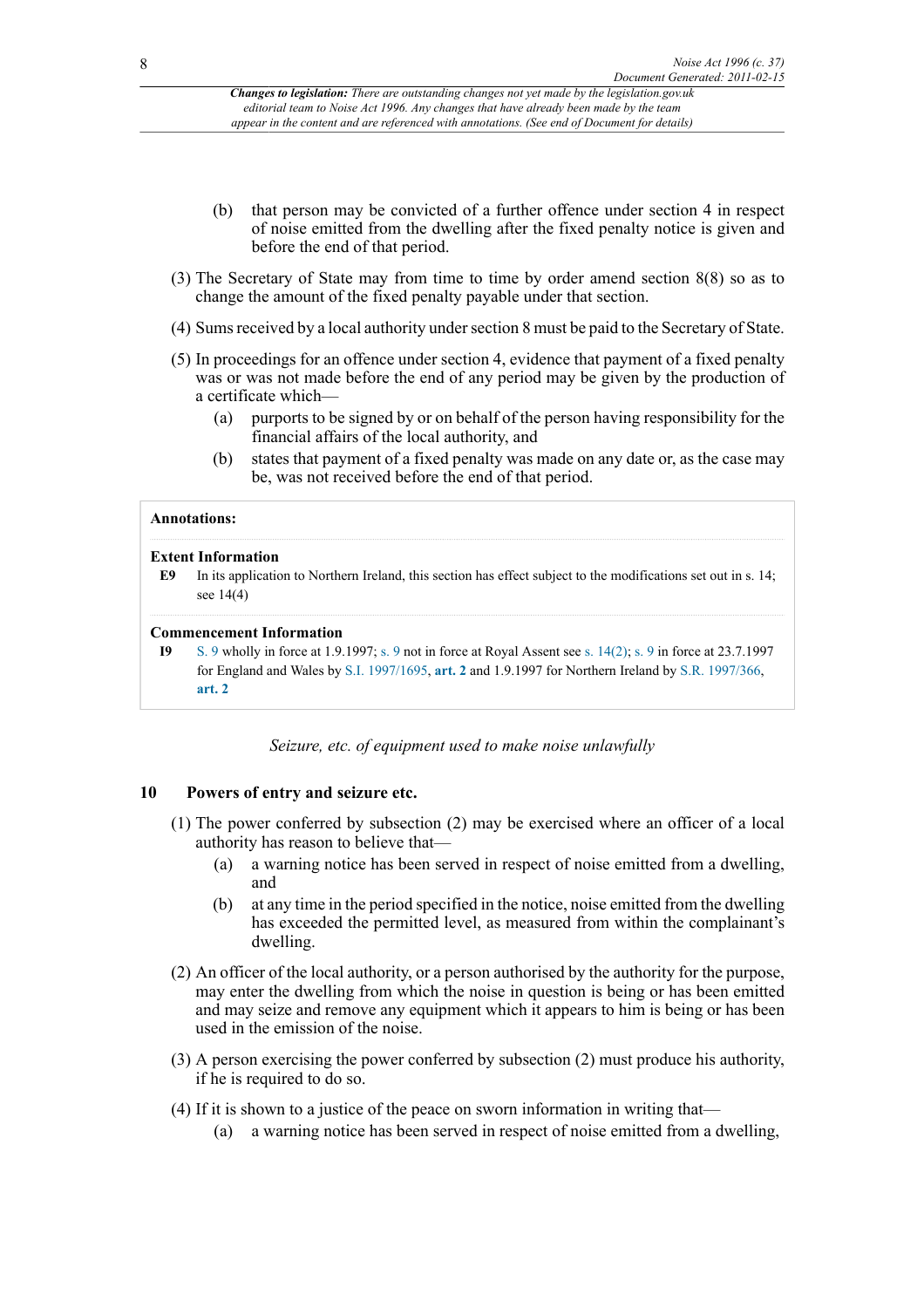- (b) at any time in the period specified in the notice, noise emitted from the dwelling has exceeded the permitted level, as measured from within the complainant's dwelling, and
- (c) entry of an officer of the local authority, or of a person authorised by the authority for the purpose, to the dwelling has been refused, or such a refusal is apprehended, or a request by an officer of the authority, or of such a person, for admission would defeat the object of the entry,

the justice may by warrant under his hand authorise the local authority, by any of their officers or any person authorised by them for the purpose, to enter the premises, if need be by force.

- (5) A person who enters any premises under subsection (2), or by virtue of a warrant issued under subsection (4), may take with him such other persons and such equipment as may be necessary; and if, when he leaves, the premises are unoccupied, must leave them as effectively secured against trespassers as he found them.
- (6) A warrant issued under subsection (4) continues in force until the purpose for which the entry is required has been satisfied.
- <span id="page-8-1"></span>(7) The power of a local authority under section 81(3) of the **[M1](#page-8-0)**Environmental Protection Act 1990 to abate any matter, where that matter is a statutory nuisance by virtue of section  $79(1)(g)$  of that Act (noise emitted from premises so as to be prejudicial to health or a nuisance), includes power to seize and remove any equipment which it appears to the authority is being or has been used in the emission of the noise in question.
- (8) A person who wilfully obstructs any person exercising any powers conferred under subsection (2) or by virtue of subsection (7) is liable, on summary conviction, to a fine not exceeding level 3 on the standard scale.
- (9) The Schedule to this Act (which makes further provision in relation to anything seized and removed by virtue of this section) has effect.

# **Annotations:**

#### **Extent Information**

**E10** [S. 10\(7\)](http://www.legislation.gov.uk/id/ukpga/1996/37/section/10/7) extends to England and Wales only. In its application to Northern Ireland, this section has effect subject to the modifications set out in s. 14; see 14(4)

#### **Commencement Information**

**I10** [S. 10](http://www.legislation.gov.uk/id/ukpga/1996/37/section/10) wholly in force; [s. 10](http://www.legislation.gov.uk/id/ukpga/1996/37/section/10) not in force at Royal Assent see [s. 14\(2\);](http://www.legislation.gov.uk/id/ukpga/1996/37/section/14/2) [s. 10\(7\)](http://www.legislation.gov.uk/id/ukpga/1996/37/section/10/7) fully in force and s. 10(8) (9) in force for England and Wales for specified purposes at 19.9.1996 by [S.I. 1996/2219,](http://www.legislation.gov.uk/id/uksi/1996/2219) **[art. 2](http://www.legislation.gov.uk/id/uksi/1996/2219/article/2)**; [s. 10](http://www.legislation.gov.uk/id/ukpga/1996/37/section/10) in force at 23.7.1997 insofar as not already in force for Englnad and Waled by [S.I. 1997/1695](http://www.legislation.gov.uk/id/uksi/1997/1695), **[art. 2](http://www.legislation.gov.uk/id/uksi/1997/1695/article/2)**; [s. 10](http://www.legislation.gov.uk/id/ukpga/1996/37/section/10) in force at 1.9.1997 for Northern Ireland by [S.R. 1997/366](http://www.legislation.gov.uk/id/nisr/1997/366), **[art. 2](http://www.legislation.gov.uk/id/nisr/1997/366/article/2)**

#### **Marginal Citations**

<span id="page-8-0"></span>**[M1](#page-8-1)** [1990 c. 43](http://www.legislation.gov.uk/id/ukpga/1990/43).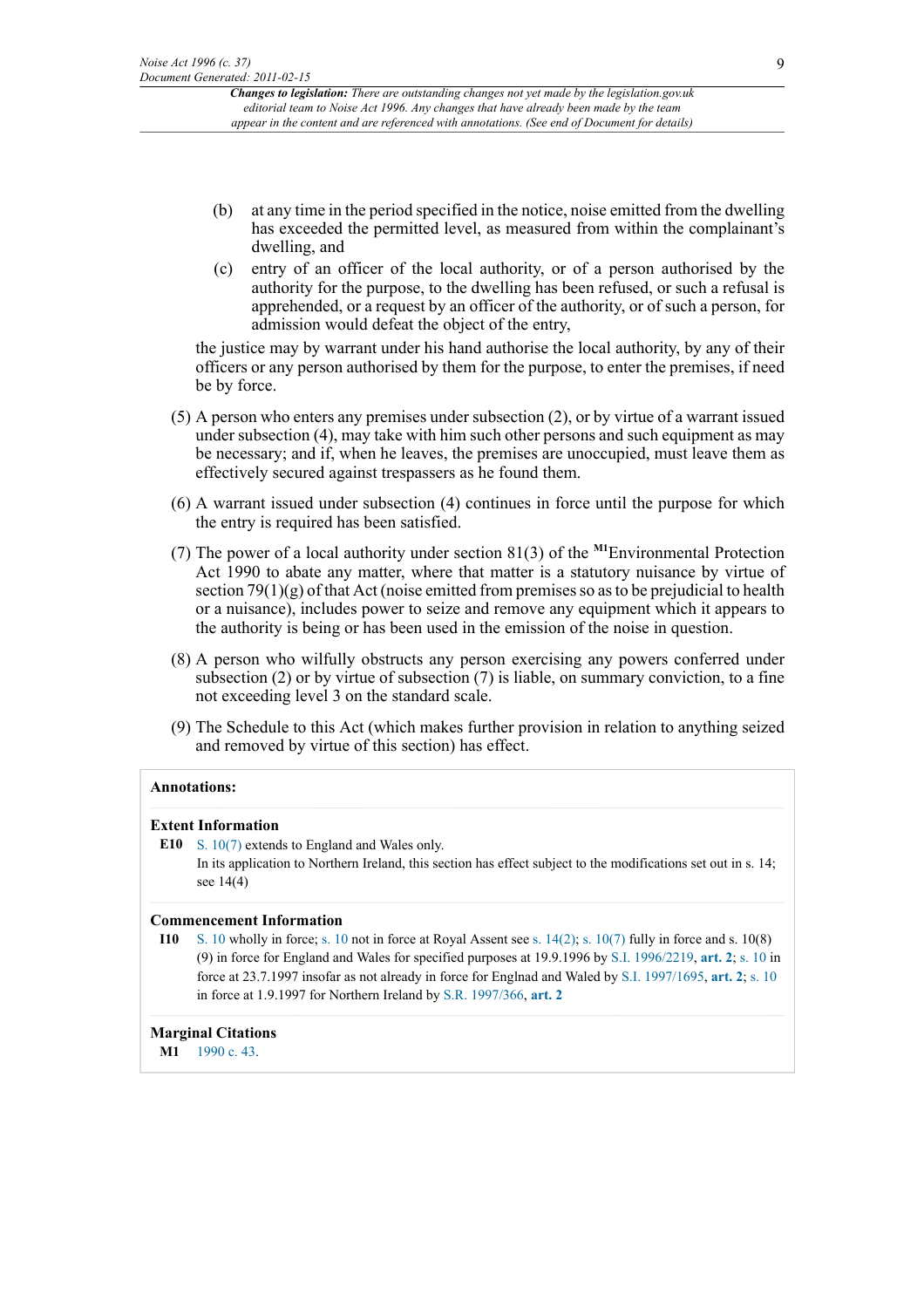# *General*

# **11 Interpretation and subordinate legislation.**

- (1) In this Act, "local authority" means—
	- (a) in Greater London, a London borough council, the Common Council of the City of London and, as respects the Temples, the Sub-Treasurer of the Inner Temple and the Under-Treasurer of the Middle Temple respectively,
	- (b) outside Greater London—
		- (i) any district council,
		- (ii) the council of any county so far as they are the council for any area for which there are no district councils,
		- (iii) in Wales, the council of a county borough, and
	- (c) the Council of the Isles of Scilly.
- (2) In this Act—
	- (a) "dwelling" means any building, or part of a building, used or intended to be used as a dwelling,
	- (b) references to noise emitted from a dwelling include noise emitted from any garden, yard, outhouse or other appurtenance belonging to or enjoyed with the dwelling.
- (3) The power to make an order under this Act is exercisable by statutory instrument which (except in the case of an order under section 14) shall be subject to annulment in pursuance of a resolution of either House of Parliament.

| <b>Annotations:</b>       |                                                                                                               |
|---------------------------|---------------------------------------------------------------------------------------------------------------|
| <b>Extent Information</b> |                                                                                                               |
|                           | E11 S. $11(1)$ extends to England and Wales only.                                                             |
|                           | In its epplication to Northern Ireland, this section has effect subject to the modifications set out in a 14. |

In its application to Northern Ireland, this section has effect subject to the modifications set out in s. 14; see 14(4)

# **Commencement Information**

**I11** [S. 11](http://www.legislation.gov.uk/id/ukpga/1996/37/section/11) wholly in force; [s. 11](http://www.legislation.gov.uk/id/ukpga/1996/37/section/11) not in force at Royal Assent see [s. 14\(2\);](http://www.legislation.gov.uk/id/ukpga/1996/37/section/14/2) [s. 11](http://www.legislation.gov.uk/id/ukpga/1996/37/section/11) in force for England and Wales for specified purposes at 19.9.1996 by [S.I. 1996/2219,](http://www.legislation.gov.uk/id/uksi/1996/2219) **[art. 2](http://www.legislation.gov.uk/id/uksi/1996/2219/article/2)**; [s. 11](http://www.legislation.gov.uk/id/ukpga/1996/37/section/11) in force at 23.7.1997 insofar as not already in force for England and Wales by [S.I. 1997/1695,](http://www.legislation.gov.uk/id/uksi/1997/1695) **[art. 2](http://www.legislation.gov.uk/id/uksi/1997/1695/article/2)**; [s. 11](http://www.legislation.gov.uk/id/ukpga/1996/37/section/11) in force at 1.9.1997 for Northern Ireland by [S.R. 1997/366](http://www.legislation.gov.uk/id/nisr/1997/366), **[art. 2](http://www.legislation.gov.uk/id/nisr/1997/366/article/2)**

# **12 Protection from personal liability.**

- (1) A member of a local authority or an officer or other person authorised by a local authority is not personally liable in respect of any act done by him or by the local authority or any such person if the act was done in good faith for the purpose of executing powers conferred by, or by virtue, of this Act.
- <span id="page-9-0"></span>(2) Subsection (1) does not apply to liability under **[ [F1](#page-10-0)**section 17 or 18 of the Audit Commission Act 1998**]** (powers of district auditor and court).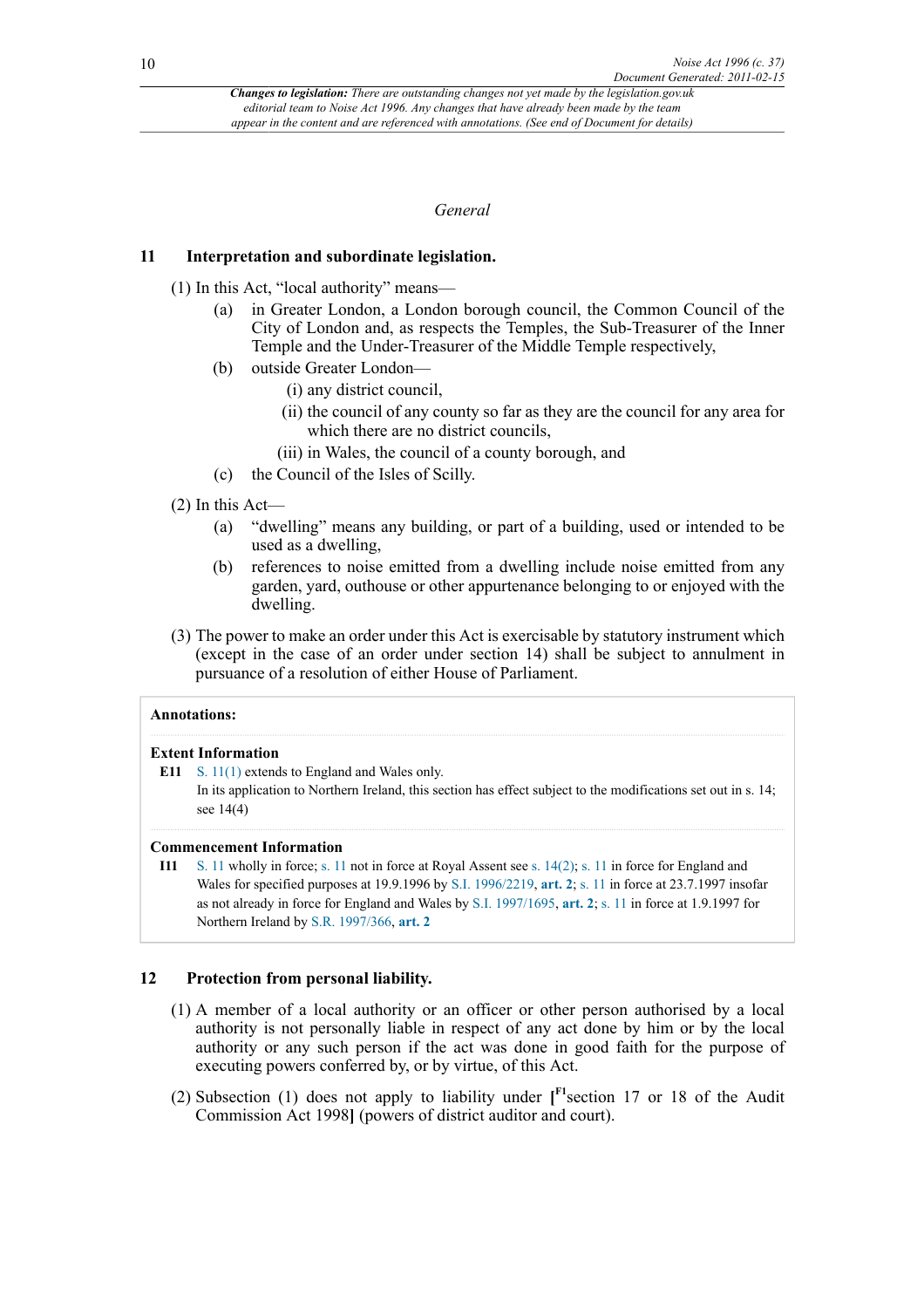# **Annotations:**

# **Amendments (Textual)**

<span id="page-10-0"></span>**[F1](#page-9-0)** Words in [s. 12\(2\)](http://www.legislation.gov.uk/id/ukpga/1996/37/section/12/2) substituted (11.9.1998) by [1998 c. 18](http://www.legislation.gov.uk/id/ukpga/1998/18), [ss. 54\(1\),](http://www.legislation.gov.uk/id/ukpga/1998/18/section/54/1) [55\(2\),](http://www.legislation.gov.uk/id/ukpga/1998/18/section/55/2) **[Sch. 3 para. 31](http://www.legislation.gov.uk/id/ukpga/1998/18/schedule/3/paragraph/31)**

# **Commencement Information**

**I12** [S. 12](http://www.legislation.gov.uk/id/ukpga/1996/37/section/12) wholly in force; [s. 12](http://www.legislation.gov.uk/id/ukpga/1996/37/section/12) not in force at Royal Assent see [s. 14\(2\);](http://www.legislation.gov.uk/id/ukpga/1996/37/section/14/2) [s. 12](http://www.legislation.gov.uk/id/ukpga/1996/37/section/12) in force for England and Wales for specified purposes at 19.9.1996 by [S.I. 1996/2219,](http://www.legislation.gov.uk/id/uksi/1996/2219) **[art. 2](http://www.legislation.gov.uk/id/uksi/1996/2219/article/2)**; [s. 12](http://www.legislation.gov.uk/id/ukpga/1996/37/section/12) in force at 23.7.1997 insofar as not already in force for England and Wales by [S.I. 1997/1695,](http://www.legislation.gov.uk/id/uksi/1997/1695) **[art. 2](http://www.legislation.gov.uk/id/uksi/1997/1695/article/2)**; [s. 12](http://www.legislation.gov.uk/id/ukpga/1996/37/section/12) in force at 1.9.1997 for Northern Ireland by [S.R. 1997/366](http://www.legislation.gov.uk/id/nisr/1997/366), **[art. 2](http://www.legislation.gov.uk/id/nisr/1997/366/article/2)**

# **13 Expenses.**

There is to be paid out of money provided by Parliament any increase attributable to this Act in the sums payable out of money so provided under any other enactment.

# **Annotations:**

—

# **Commencement Information**

```
I13 S. 13 wholly in force at 1.9.1997; s. 13 not in force at Royal Assent see s. 14(2); s. 13 in force at
19.9.1996 by S.I. 1996/2219, art. 2; and 1.9.1997 for Northern Ireland by S.R. 1997/366, art. 2
```
# **14 Short title, commencement and extent.**

- (1) This Act may be cited as the Noise Act 1996.
- (2) This Act is to come into force on such day as the Secretary of State may by order appoint, and different days may be appointed for different purposes.
- (3) This Act does not extend to Scotland.
- (4) In its application to Northern Ireland this Act has effect with the following modifications
	- (a) for any reference to a local authority there is substituted a reference to a district council,
	- (b) for any reference to the area of a local authority there is substituted a reference to the district of a district council,
	- (c) for any reference to the Secretary of State there is substituted a reference to the Department of the Environment for Northern Ireland,
	- (d) any reference to an enactment includes reference to an enactment comprised in Northern Ireland legislation,
	- (e) in section 10(4) for the words "sworn information" there is substituted the words " a complaint made on oath and",
	- (f) in section 11 for subsection (3) there is substituted—
		- "(3) The power to make orders under this Act shall be exercisable by statutory rule for the purposes of the Statutory Rules (Northern Ireland) Order 1979, and any orders made under this Act shall (except in the case of an order under section 14) be subject to negative resolution within the meaning assigned by section 41(6) of the Interpretation Act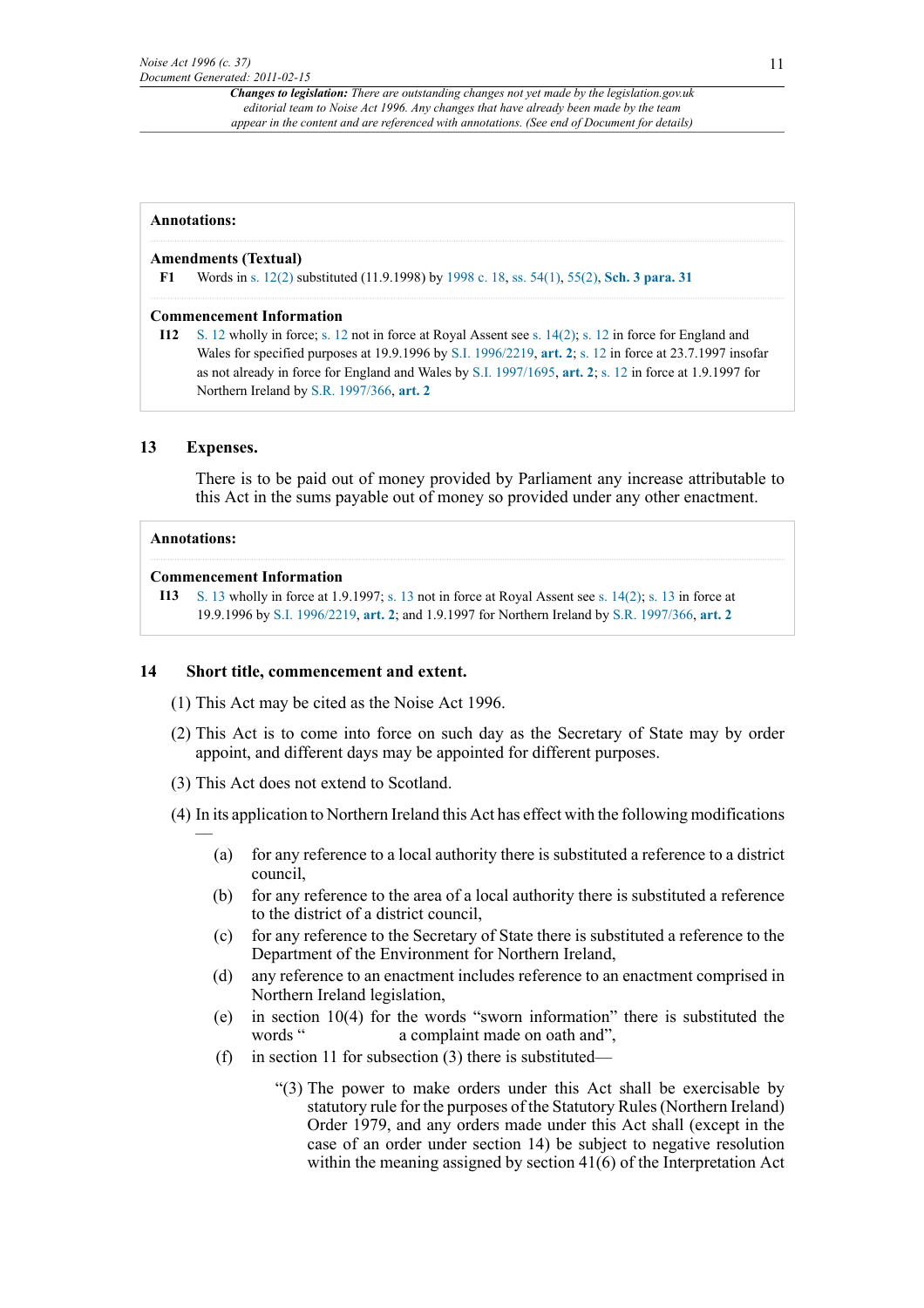(Northern Ireland) 1954 as if they were statutory instruments within the meaning of that Act.",

- (g) in section 12 for subsection (2) there is substituted—
	- "(2) Subsection (1) does not apply to liability under section 81 or 82 of the Local Government Act (Northern Ireland) 1972 (powers of local government auditor and court).",
- (h) the following provisions are omitted—
	- $(i)$  section 10(7),
	- (ii) in section 10(8) the words "or by virtue of subsection  $(7)$ ",
	- $(iii)$  section  $11(1)$ ,
	- (iv) in the Schedule, paragraph  $1(a)(ii)$  and the word "and" immediately before it,
	- (v) in the Schedule, in paragraph 1(b), the words "or section 81(3) of the Environmental Protection Act 1990 (as so extended)".

# **Annotations:**

#### **Extent Information**

**E12** [S. 14](http://www.legislation.gov.uk/id/ukpga/1996/37/section/14) extends to Northern Ireland but the operation of s. 14 is limited by application as mentioned in s. 14(4)

#### **Subordinate Legislation Made**

**P1** [S. 14\(2\)](http://www.legislation.gov.uk/id/ukpga/1996/37/section/14/2) power partly exercised (28.8.1996): 19.9.1996 appointed for specified provisions by [S.I.](http://www.legislation.gov.uk/id/uksi/1996/2219) [1996/2219](http://www.legislation.gov.uk/id/uksi/1996/2219), **[art. 2](http://www.legislation.gov.uk/id/uksi/1996/2219/article/2)**

[S. 14\(2\)](http://www.legislation.gov.uk/id/ukpga/1996/37/section/14/2) power partly exercised (10.7.1997): 23.7.1997 appointed for specified provisions by [S.I.](http://www.legislation.gov.uk/id/uksi/1997/1695) [1997/1695](http://www.legislation.gov.uk/id/uksi/1997/1695), **[art. 2](http://www.legislation.gov.uk/id/uksi/1997/1695/article/2)**

**P2** [S. 14\(2\)\(4\)](http://www.legislation.gov.uk/id/ukpga/1996/37/section/14/2/4) power partly exercised (12.8.1997): 1.9.1997 appointed for Northern Ireland by [S.R.](http://www.legislation.gov.uk/id/nisr/1997/366) [1997/366,](http://www.legislation.gov.uk/id/nisr/1997/366) **[art. 2](http://www.legislation.gov.uk/id/nisr/1997/366/article/2)**

#### **Commencement Information**

**I14** [S. 14](http://www.legislation.gov.uk/id/ukpga/1996/37/section/14) wholly in force; [s. 14](http://www.legislation.gov.uk/id/ukpga/1996/37/section/14) not in force at Royal Assent see [s. 14\(2\);](http://www.legislation.gov.uk/id/ukpga/1996/37/section/14/2) [s. 14\(1\)-\(3\)](http://www.legislation.gov.uk/id/ukpga/1996/37/section/14/1) in force for England and Wales at 19.9.1996 by [S.I. 1996/2219](http://www.legislation.gov.uk/id/uksi/1996/2219), **[art. 2](http://www.legislation.gov.uk/id/uksi/1996/2219/article/2)**; [s. 14](http://www.legislation.gov.uk/id/ukpga/1996/37/section/14) in force at 23.7.1997 insofar as not already in force for England and Wales by [S.I. 1997/1695](http://www.legislation.gov.uk/id/uksi/1997/1695), **[art. 2](http://www.legislation.gov.uk/id/uksi/1997/1695/article/2)**; [s. 14](http://www.legislation.gov.uk/id/ukpga/1996/37/section/14) in force at 1.9.1997 for Northern Ireland by [S.R. 1997/366](http://www.legislation.gov.uk/id/nisr/1997/366), **[art. 2](http://www.legislation.gov.uk/id/nisr/1997/366/article/2)**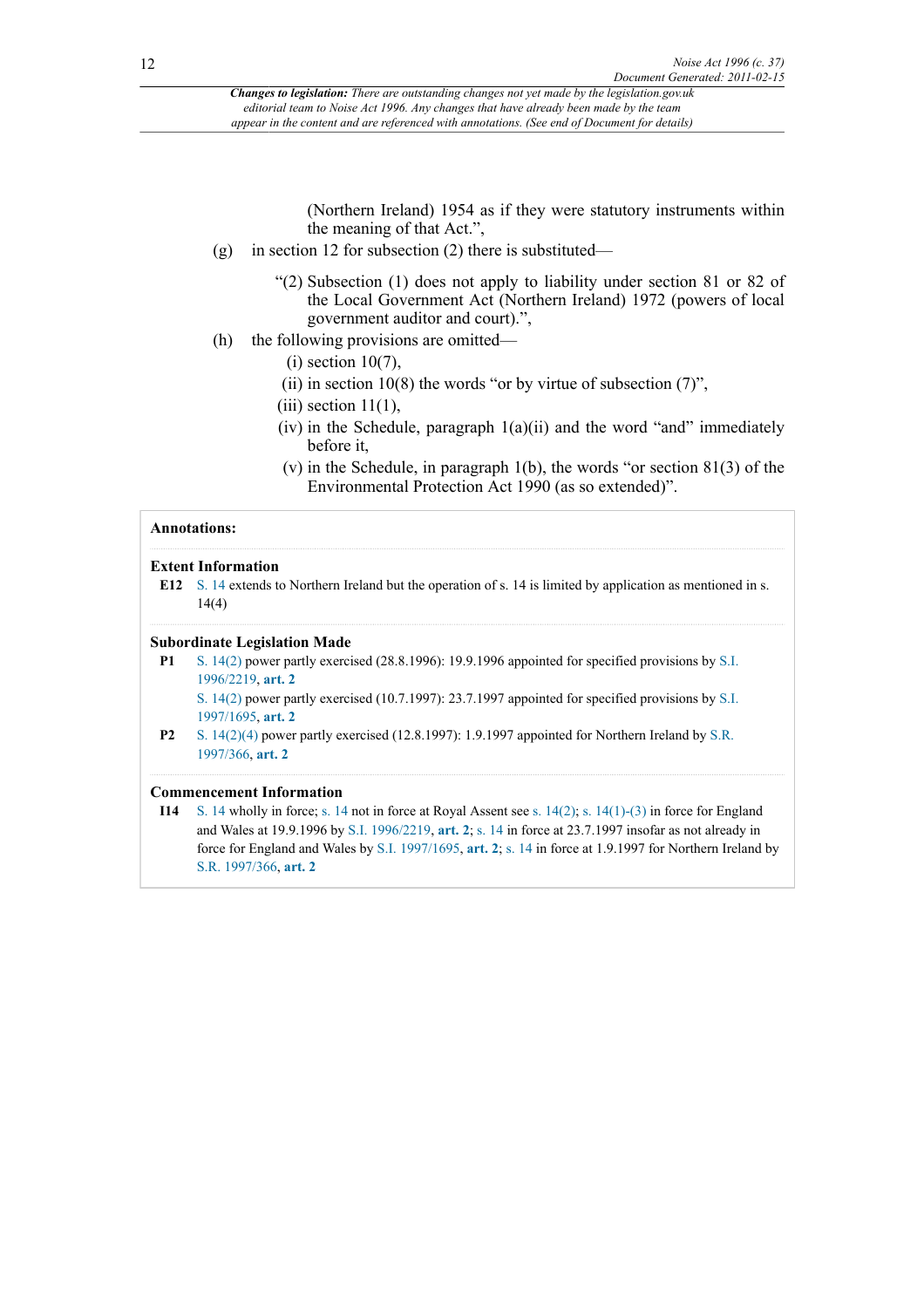#### SCHEDULE Section 10.

#### POWERS IN RELATION TO SEIZED EQUIPMENT

# **Annotations:**

#### **Extent Information**

**E13** In its application to Northern Ireland, this Schedule has effect subject to the modifications set out in s. 14; see 14(4)

#### **Commencement Information**

**I15** [Sch.](http://www.legislation.gov.uk/id/ukpga/1996/37/schedule) wholly in force; [Sch.](http://www.legislation.gov.uk/id/ukpga/1996/37/schedule) not in force at Royal Assent see [s. 14\(2\)](http://www.legislation.gov.uk/id/ukpga/1996/37/section/14/2); [Sch.](http://www.legislation.gov.uk/id/ukpga/1996/37/schedule) in force for England and Wales for specified purposes at 19.9.1996 by [S.I. 1996/2219,](http://www.legislation.gov.uk/id/uksi/1996/2219) **[art. 3](http://www.legislation.gov.uk/id/uksi/1996/2219/article/3)**; [Sch.](http://www.legislation.gov.uk/id/ukpga/1996/37/schedule) in force at 23.7.1997 insofar as not already in force for England and Wales by [S.I. 1997/1695,](http://www.legislation.gov.uk/id/uksi/1997/1695) **[art. 2](http://www.legislation.gov.uk/id/uksi/1997/1695/article/2)**; [Sch.](http://www.legislation.gov.uk/id/ukpga/1996/37/schedule) in force at 1.9.1997 for Northern Ireland by [S.R. 1997/366](http://www.legislation.gov.uk/id/nisr/1997/366), **[art. 2](http://www.legislation.gov.uk/id/nisr/1997/366/article/2)**

#### *Introductory*

#### **1** In this Schedule—

- (a) a "noise offence" means—
	- $(i)$  in relation to equipment seized under section  $10(2)$  of this Act, an offence under section 4 of this Act, and
	- (ii) in relation to equipment seized under section 81(3) of the **[M2](#page-12-0)**Environmental Protection Act 1990 (as extended by section 10(7) of this Act), an offence under section 80(4) of that Act in respect of a statutory nuisance falling within section  $79(1)(g)$  of that Act,
- <span id="page-12-1"></span>(b) "seized equipment" means equipment seized in the exercise of the power of seizure and removal conferred by section 10(2) of this Act or section 81(3) of the Environmental Protection Act 1990 (as so extended),
- (c) "related equipment", in relation to any conviction of or proceedings for a noise offence, means seized equipment used or alleged to have been used in the commission of the offence,
- (d) "responsible local authority", in relation to seized equipment, means the local authority by or on whose behalf the equipment was seized.

#### **Annotations:**

#### **Marginal Citations**

<span id="page-12-0"></span>**[M2](#page-12-1)** [1990 c. 43](http://www.legislation.gov.uk/id/ukpga/1990/43).

#### *Retention*

- **2** (1) Any seized equipment may be retained—
	- (a) during the period of twenty-eight days beginning with the seizure, or
	- (b) if it is related equipment in proceedings for a noise offence instituted within that period against any person, until—
		- (i) he is sentenced or otherwise dealt with for the offence or acquitted of the offence, or
		- (ii) the proceedings are discontinued.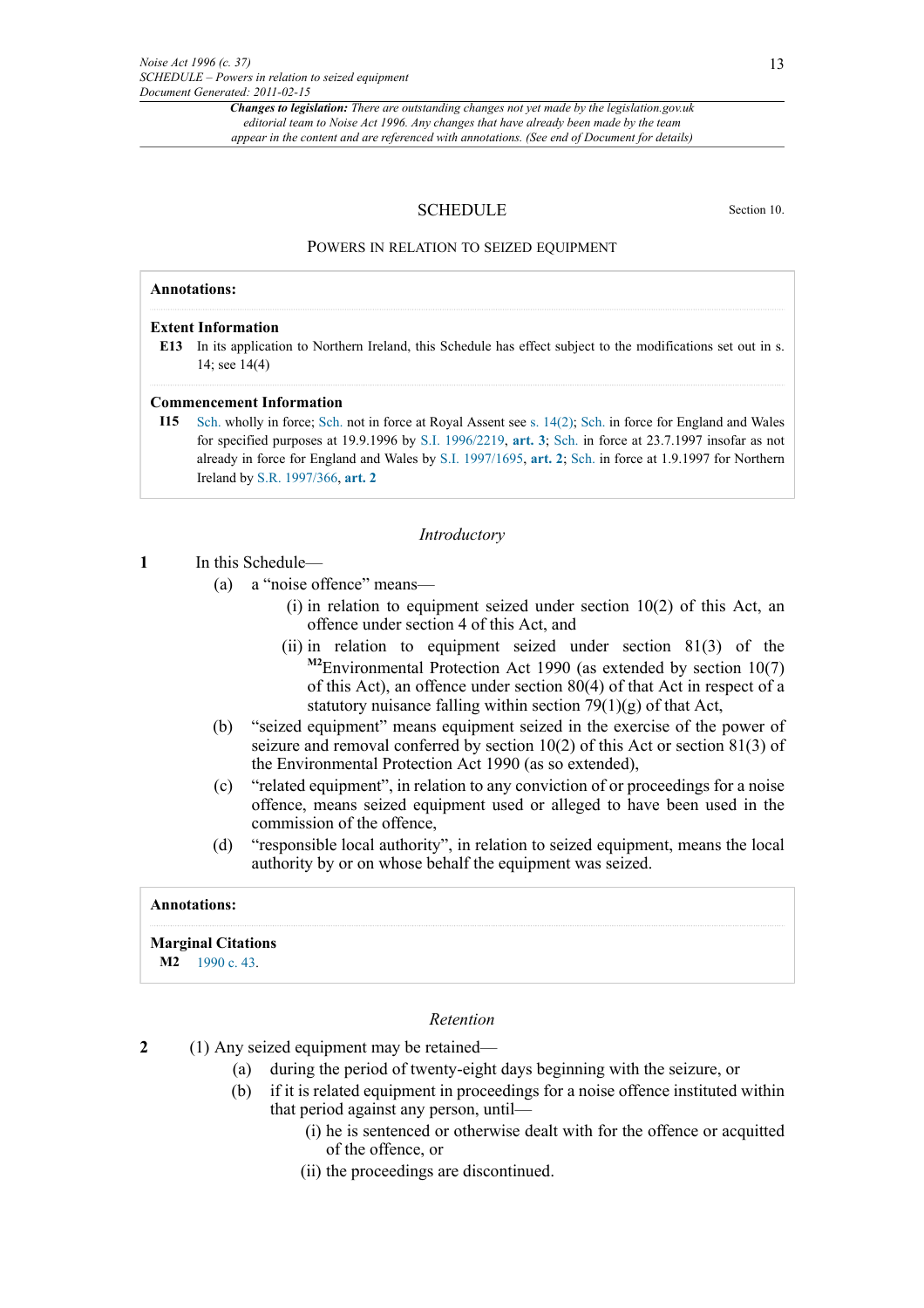(2) Sub-paragraph (1) does not authorise the retention of seized equipment if—

- (a) a person has been given a fixed penalty notice under section 8 of this Act in respect of any noise,
- (b) the equipment was seized because of its use in the emission of the noise in respect of which the fixed penalty notice was given, and
- (c) that person has paid the fixed penalty before the end of the period allowed for its payment.

# *Forfeiture*

- **3** (1) Where a person is convicted of a noise offence the court may make an order ("a forfeiture order") for forfeiture of any related equipment.
	- (2) The court may make a forfeiture order whether or not it also deals with the offender in respect of the offence in any other way and without regard to any restrictions on forfeiture in any enactment.
	- (3) In considering whether to make a forfeiture order in respect of any equipment a court must have regard—
		- (a) to the value of the equipment, and
		- (b) to the likely financial and other effects on the offender of the making of the order (taken together with any other order that the court contemplates making).
	- (4) A forfeiture order operates to deprive the offender of any rights in the equipment to which it relates.

# *Consequences of forfeiture*

- **4** (1) Where any equipment has been forfeited under paragraph 3, a magistrates' court may, on application by a claimant of the equipment (other than the person in whose case the forfeiture order was made) make an order for delivery of the equipment to the applicant if it appears to the court that he is the owner of the equipment.
	- (2) No application may be made under sub-paragraph (1) by any claimant of the equipment after the expiry of the period of six months beginning with the date on which a forfeiture order was made in respect of the equipment.
	- (3) Such an application cannot succeed unless the claimant satisfies the court—
		- (a) that he had not consented to the offender having possession of the equipment, or
		- (b) that he did not know, and had no reason to suspect, that the equipment was likely to be used in the commission of a noise offence.
	- (4) Where the responsible local authority is of the opinion that the person in whose case the forfeiture order was made is not the owner of the equipment, it must take reasonable steps to bring to the attention of persons who may be entitled to do so their right to make an application under sub-paragraph (1).
	- (5) An order under sub-paragraph (1) does not affect the right of any person to take, within the period of six months beginning with the date of the order, proceedings for the recovery of the equipment from the person in possession of it in pursuance of the order, but the right ceases on the expiry of that period.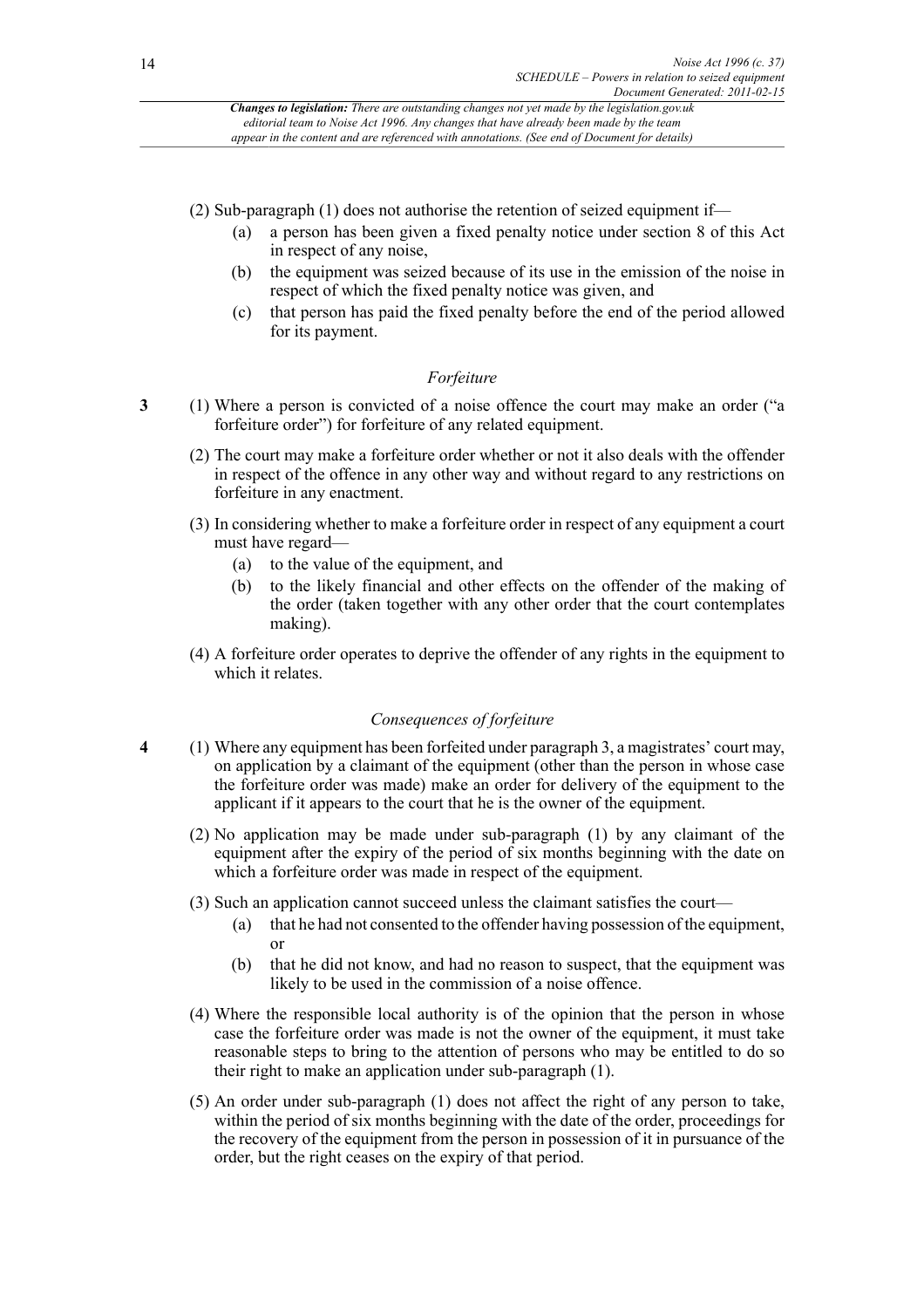(6) If on the expiry of the period of six months beginning with the date on which a forfeiture order was made in respect of the equipment no order has been made under sub-paragraph (1), the responsible local authority may dispose of the equipment.

# *Return etc. of seized equipment*

- **5** If in proceedings for a noise offence no order for forfeiture of related equipment is made, the court (whether or not a person is convicted of the offence) may give such directions as to the return, retention or disposal of the equipment by the responsible local authority as it thinks fit.
- **6** (1) Where in the case of any seized equipment no proceedings in which it is related equipment are begun within the period mentioned in paragraph  $2(1)(a)$ —
	- (a) the responsible local authority must return the equipment to any person who —
		- (i) appears to them to be the owner of the equipment, and
		- (ii) makes a claim for the return of the equipment within the period mentioned in sub-paragraph (2), and
	- (b) if no such person makes such a claim within that period, the responsible local authority may dispose of the equipment.
	- (2) The period referred to in sub-paragraph  $(1)(a)(ii)$  is the period of six months beginning with the expiry of the period mentioned in paragraph  $2(1)(a)$ .
	- (3) The responsible local authority must take reasonable steps to bring to the attention of persons who may be entitled to do so their right to make such a claim.
	- (4) Subject to sub-paragraph (6), the responsible local authority is not required to return any seized equipment under sub-paragraph (1)(a) until the person making the claim has paid any such reasonable charges for the seizure, removal and retention of the equipment as the authority may demand.
	- $(5)$  If—
		- (a) equipment is sold in pursuance of—
			- (i) paragraph 4(6),
			- (ii) directions under paragraph 5, or
			- (iii) this paragraph, and
		- (b) before the expiration of the period of one year beginning with the date on which the equipment is sold any person satisfies the responsible local authority that at the time of its sale he was the owner of the equipment,

the authority is to pay him any sum by which any proceeds of sale exceed any such reasonable charges for the seizure, removal or retention of the equipment as the authority may demand.

(6) The responsible local authority cannot demand charges from any person under subparagraph (4) or (5) who they are satisfied did not know, and had no reason to suspect, that the equipment was likely to be used in the emission of noise exceeding the level determined under section 5.